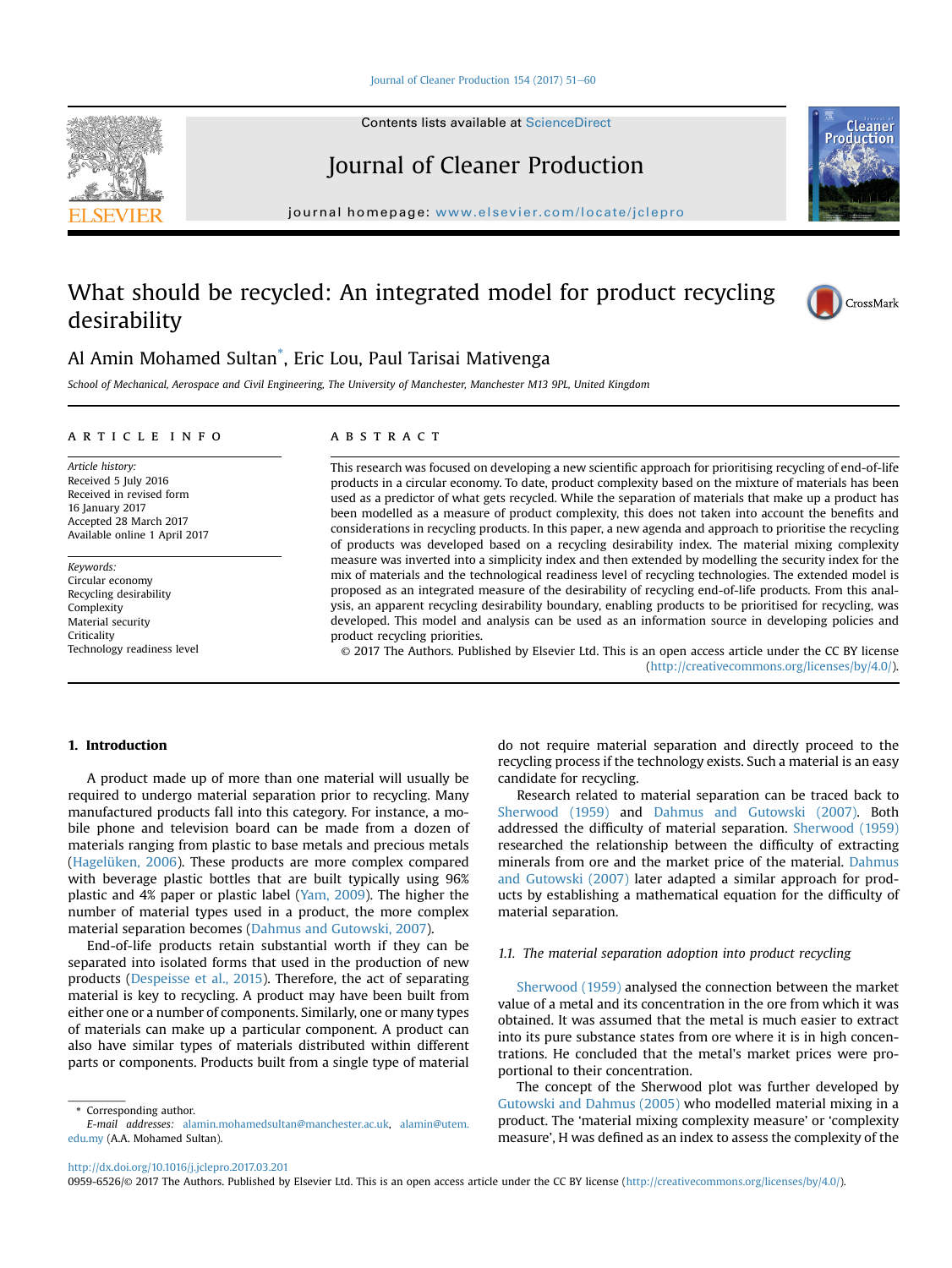<span id="page-1-0"></span>task to separate and recover pure substances from mixtures. It is a function of the sum of binary logarithm of the constituent material fractions. They plotted the relationship between the recycled material's market value (\$) and the complexity material mixing, H (bits). The authors identified a gradient line that separated products into those with a higher percentage of recycling (above the line), and those with a lower percentage of recycling (below the line). The line was named the apparent recycling boundary.

### 1.1.1. The complexity measure

The 'complexity measure of material mixing' quantitatively evaluates the difficulty in separating materials that make up a product. This is quantified by a parameter H (bits) based on binary separation steps. This is the set of individual separations that are progressively required to separate the materials of a product. The concept is illustrated in Fig. 1 by the tree diagram. The trunk is the input stream (product) and the branch ends are the material group ([Dahmus and Gutowski, 2007](#page-8-0)). In the example shown in Fig. 1, the product of mass M<sub>total</sub> on the left hand side consists of five constituent materials that are then progressively separated into the form of a branching tree to masses  $M_1$ ,  $M_2$ ,  $M_3$ ,  $M_4$  and  $M_5$ .

In the material separation tree, each square represents a binary separation process (Process<sub>1</sub>, Process<sub>2</sub>, Process<sub>3</sub> and Process<sub>4</sub>). For any given separation tree, the separation steps are taken as an assessment of material 'mixing'. Fewer separation steps would correspond to a product with relatively low material 'mixing' while more separation steps would correspond to a product with higher material 'mixing'. Based on this, the material mixing complexity measure formulation was developed. The mass fraction  $C_i$ , of a material to be separated was calculated by equation (1).

$$
C_i = \frac{M_i}{M_{total}}\tag{1}
$$

where  $C_i$  is the mass fraction of a material in a part that makes a product assembly,  $M_i$  is the actual mass in kilogram (kg) of the component/material and  $M_{total}$  is the total mass of the product assembly.

Summing up these separations represents the disassembly tasks. The complexity  $H_m$  of separating materials was modelled by equation (2).

$$
H_m = K \sum_{i=1}^{M} C_i \log C_i \tag{2}
$$

where  $M$  is the number of component materials in a mixture.  $C_i$  is the material mass fraction as defined before in equation  $(1)$ , and K is a constant value of  $-1$  used to change the values into a positive index. The base of two logarithms is used to represent the binary separation applied to retrieve a material or component.

In some cases, one hundred percent disassembly may not be



Fig. 1. Material mixing separation tree diagram, adapted from [Dahmus and Gutowski](#page-8-0) [\(2007\)](#page-8-0)

possible due to the condition of parts or difficulty of reversing the joining method. This is not an uncommon problem in manufacturing and in such cases a utilisation factor can be used. For example 75% of the parts could be disassembled; the complexity could be increased by dividing them by 75%. Recent research has investigated the condition of parts and used this information to assess re-manufacturing feasibility ([Colledani and Battaïa, 2016\)](#page-8-0). More research is required to develop a disassembly difficulty rating for different joining methods and conditions of end-of-life products.

### 1.2. Further refinement of complexity modelling

The complexity measure was used to predict which materials get recycled for a number of products as shown in Fig. 1. However, there are a number of areas in which the research can be taken forward. The [Dahmus and Gutowski's \(2007\)](#page-8-0) model was based on the total weight fraction of each material in a product. This does not capture the distribution of the same material category in different parts or components of the same product. If one material category is available in many parts of a product then this can imply more separation steps. It is recommended here that this would increase product complexity and can be solved by taking the fraction of each separate material part and extending Fig. 1. This is illustrated in Fig. 2 as M5-Part A and M5-Part B.

### 1.3. Research motivation

The authors also consider some of the drivers for a circular economy and the recycling business. It is argued here that some materials should be recycled if it is good for the environment and if it addresses materials scarcity, provided that the technology to do so is available and mature. In a world of constrained resources, it is important to consider what the recycling priorities should be for nation states and economic regions. The previous models, focussed on material separation steps only. The motivation for this study was to build on previous product complexity modelling, and to consider the additional factors important in prioritising product recycling. Material scarcity, and hence security and availability of technology, are modelled in a new approach capturing the desirability of product recycling.

### 2. Proposed new product recycling desirability model

The ease of material disassembly or separation is relevant to consider before recycling. Hence, the complexity index is used to measure the technical and physical challenges of material separation. However, it does not capture some important information regarding recycling. For instance, for recycling to be successful, a mature recycling technology needs to be in-place. The Technology Readiness Level (TRL) is suggested to be integrated as an



Fig. 2. Material mixing separation tree diagram considering multiple same material parts.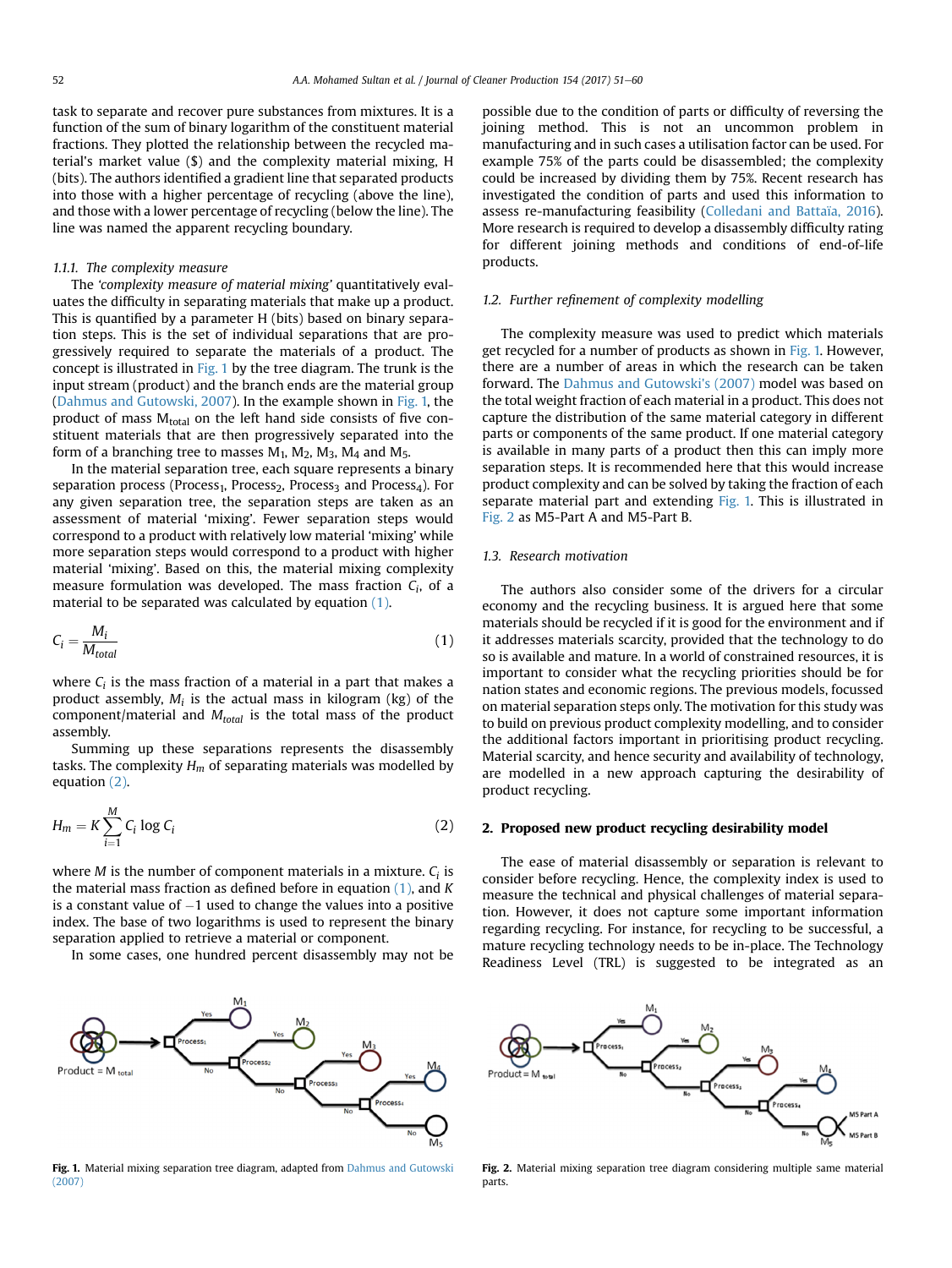<span id="page-2-0"></span>assessment method.

Another point that has not been addressed is the criticality of the particular product materials. There are some materials which can be classified as rare earth metals, precious metals and critical metals. These materials are highly desirable to recover from used products. These are materials which are either difficult to obtain, scarce, and/or the depletion of the reserves lower the security of the materials. In order to assess this, Material Security Index (MSI) was used. This index combines numerous complex factors interconnected to the importance of raw materials and changing supply conditions ([Chapman et al., 2014\)](#page-8-0).

Integrating product complexity, recycling TRL and the criticality of the materials, presents a more robust method for prioritising product recycling activities. This integration is presented here as a Recycling Desirability Index (RDI). The TRL and MSI are universally used and are independent principles and concepts. This integration into a desirability index builds upon accepted concepts enabling a generic approach to the global assessment of recycling potential. The rationale for integration is illustrated in Fig. 3.

### 2.1. Material security index

Material security can be simply expressed as the availability and access to the material resources on which economies depend on, as well as the ability to cope with volatility, increasing scarcity and rising prices [\(Eco-innovation, 2015\)](#page-8-0). The baseline is that there is no harm to the country's economy due to the shortage or limited access to the specific material. Material security is a negative measure, i.e. a lack of scarcity in achieving the lowest acceptable limit, rather than a positive need for abundance [\(Morley and Eatherley,](#page-8-0) [2008\)](#page-8-0).

Material criticality is also a determination of which materials that flow through an industry or economy are most important to the production process. It concerns the access to the raw materials to ensure economic sufficiency. Recently, its importance has increased due to limited short-term availability of some materials. Materials are most insecure when there is lack of substitutability in demanded applications and this is influenced by many factors. Research related to the critical materials can be found in literature and the concept has been established globally [\(Habib and Wenzel,](#page-8-0) [2015\)](#page-8-0).

Related to the material security for the UK economy, [Morley and](#page-8-0) [Eatherley \(2008\)](#page-8-0) ranked 60 insecure materials, the top 20 are extracted and shown in Table 1. These were ranked according to eight individual factor combinations that mainly fall under material risk and supply risk. Material risks included: global consumption



### Table 1

The Top 20 Highly Insecure Materials For UK Economy, extracted from [Morley and](#page-8-0) [Eatherley \(2008\)](#page-8-0).

| Rank | Material   | MSI |                | Material Risk  |                |                | Supply Risk    |                |                |                |
|------|------------|-----|----------------|----------------|----------------|----------------|----------------|----------------|----------------|----------------|
|      |            |     | GC             | Sub            | <b>GWP</b>     | TMR            | Scarcity       | MS             | PS             | <b>CCV</b>     |
| 1    | Gold       | 21  | $\overline{2}$ | $\overline{2}$ | 3              | 3              | 3              | $\overline{2}$ | 3              | 3              |
| 2    | Rhodium    | 20  | 1              | 3              | 3              | 3              | 2              | 3              | 2              | 3              |
| 3    | Mercury    | 20  | $\overline{2}$ | $\overline{2}$ | 3              | $\overline{2}$ | $\overline{2}$ | 3              | 3              | 3              |
| 4    | Platinum   | 20  | 1              | 2              | 3              | 3              | 3              | 3              | $\overline{2}$ | 3              |
| 5    | Strontium  | 19  | $\overline{2}$ | $\overline{2}$ | 3              | $\overline{2}$ | 3              | 1              | 3              | 3              |
| 6    | Silver     | 19  | $\overline{2}$ | 2              | 3              | $\overline{2}$ | 3              | 1              | 3              | 3              |
| 7    | Antimony   | 19  | 2              | 2              | 2              | 1              | 3              | 3              | 3              | 3              |
| 8    | Tin        | 19  | $\overline{2}$ | 3              | $\overline{2}$ | 2              | 3              | 1              | 3              | 3              |
| 9    | Magnesium  | 18  | $\overline{2}$ | 3              | 2              | 1              | $\overline{2}$ | 2              | 3              | 3              |
| 10   | Tungsten   | 18  | $\overline{2}$ | $\overline{2}$ | 2              | $\overline{2}$ | $\overline{2}$ | 2              | 3              | 3              |
| 11   | Baryte     | 18  | $\overline{2}$ | $\overline{2}$ | $\overline{2}$ | 2              | $\overline{2}$ | 2              | 3              | 3              |
| 12   | Talc       | 18  | $\overline{2}$ | $\overline{2}$ | $\overline{2}$ | $\overline{2}$ | $\overline{2}$ | $\overline{2}$ | 3              | 3              |
| 13   | Bismuth    | 18  | $\overline{2}$ | 2              | $\overline{2}$ | $\overline{2}$ | $\overline{2}$ | $\overline{2}$ | 3              | 3              |
| 14   | Palladium  | 18  | 1              | 2              | 3              | 3              | 3              | $\overline{2}$ | 3              | 1              |
| 15   | Nickel     | 18  | 3              | $\overline{2}$ | 2              | 2              | 3              | 2              | 3              | 1              |
| 16   | Boron      | 18  | 3              | 2              | 2              | 1              | $\overline{2}$ | 3              | 3              | 2              |
| 17   | Andalusite | 18  | $\overline{2}$ | $\overline{2}$ | $\overline{2}$ | $\overline{2}$ | $\overline{2}$ | 3              | $\overline{2}$ | 3              |
| 18   | Molybdenum | 17  | $\overline{2}$ | 3              | $\overline{2}$ | $\overline{2}$ | $\overline{2}$ | 2              | $\overline{2}$ | $\overline{2}$ |
| 19   | Zinc.      | 17  | 3              | $\overline{2}$ | 1              | 1              | 3              | 1              | 3              | 3              |
| 20   | Holmium    | 17  | 1              | $\overline{2}$ | $\overline{2}$ | $\overline{2}$ | $\overline{2}$ | $\overline{2}$ | 3              | 3              |

MSI- Material Security Index: GC- Global Consumption; Sub- Substitutability; GWP-Global Warming Potential; TMR-Total Material Requirement; Scarcity; MS-Monopoly Supply; PS-Political Stability; CCV- Climate Change Vulnerability.

level, lack of substitutability, global warming potential and total material requirement. Supply risks were categorised by: scarcity, monopoly supply, political instability in key supplying regions, and vulnerability to the effects of climate change in key supplying regions. The circular economy can be driven by an Extended Producer Responsibility Scheme. Under such a scheme, the manufacturer has the necessary information with regards the materials from which parts were made. In cases where third parties or end-users are doing the recycling, the product information could be assumed from the nearest known cases for initial analysis and then revised after disassembly. Three dimensional and x-ray scanning can also be used to identify components and materials in product assemblies.

### 2.2. Recycling technology readiness level

The Technology Readiness (TRL) is a technological maturity assessment approach. TRL examines program concepts, technology requirements and demonstrated technology capabilities. This concept originated from the United States National Aeronautics and Space Administration (NASA) TRL, which was developed by Stan Sadin in 1974 to serve NASA's space program ([Straub, 2015](#page-9-0)). It contained seven levels of metrics which were later codified into nine after going through various stages of enhancement [\(Jimenez](#page-8-0) [and Mavris, 2014; Sadin et al., 1989](#page-8-0)). The TRL is well-established and applied in various research approaches to assess technology readiness. In the UK aerospace industry, companies such as Rolls Royce Plc implement this as the Manufacturing Capability Readiness Level (MCRL).

At present, many industrial sectors are using TRL approaches for assessing their technology readiness. For instance, the composites recycling technology [\(Rybicka et al., 2016\)](#page-9-0), automotive technology ([Williamson and Beasley, 2011](#page-9-0)), aviation innovation ([Nakamura](#page-8-0) [et al., 2012\)](#page-8-0), technologies to enable autonomous detection ([Hook](#page-8-0)[barnard et al., 2014](#page-8-0)), waste processing facilities [\(Alexander and](#page-8-0) [Sutter, 2008](#page-8-0)), system development planning ([Magnaye et al.,](#page-8-0) [2010\)](#page-8-0), carbon dioxide capturing technologies ([Bakhtiary-Davijany](#page-8-0) Fig. 3. Proposed product recycling desirability model. **[and Myhrvold, 2013](#page-8-0)**), as well as nuclear fuels and materials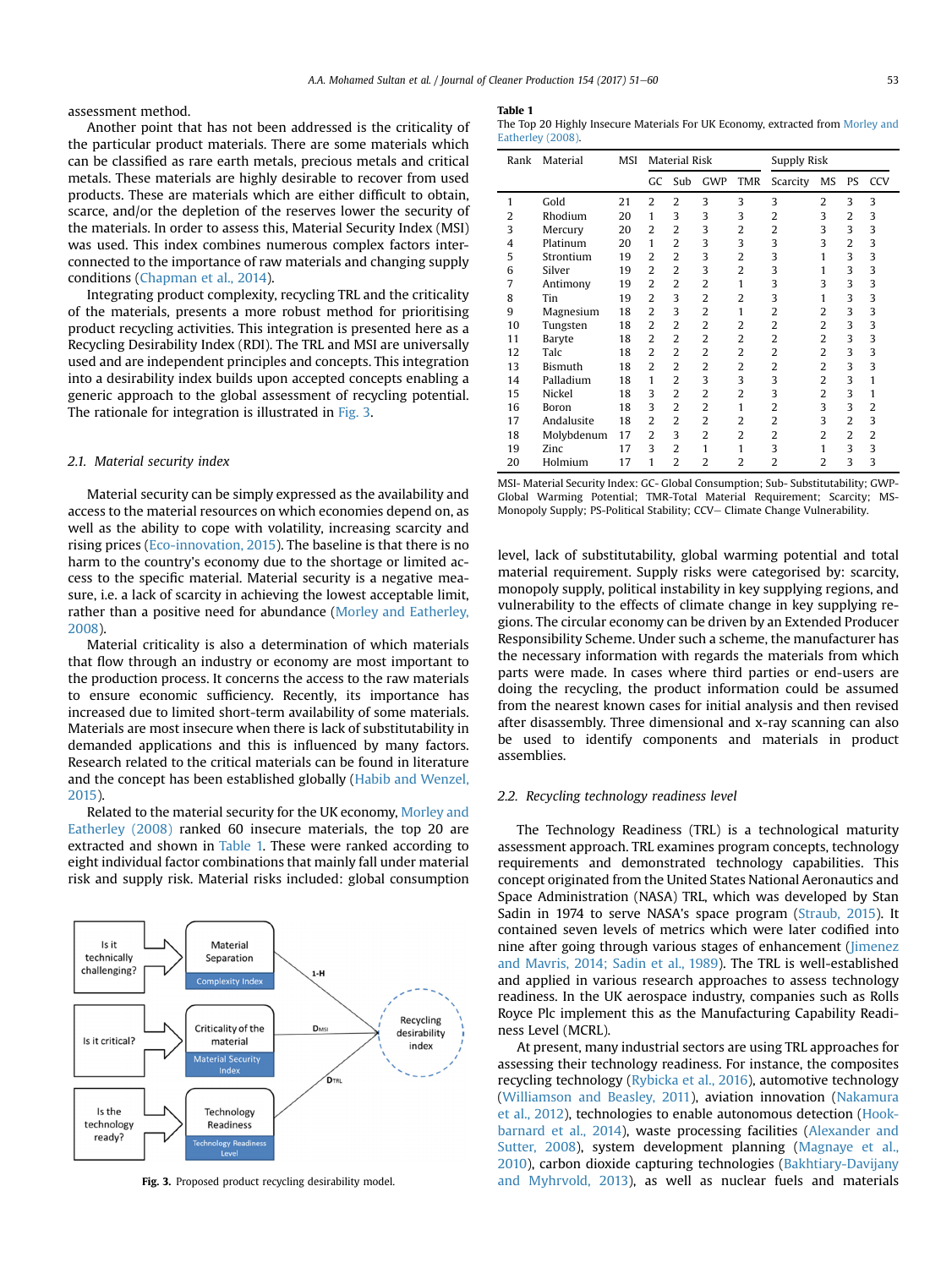#### <span id="page-3-0"></span>Table 2

|  | TRL Description adapted from Williamson and Beasley (2011). |  |  |  |  |  |  |  |  |  |  |  |
|--|-------------------------------------------------------------|--|--|--|--|--|--|--|--|--|--|--|
|--|-------------------------------------------------------------|--|--|--|--|--|--|--|--|--|--|--|

| Descriptions                                                          | TRI. |
|-----------------------------------------------------------------------|------|
| The technology has been successfully applied under real conditions    | 9    |
| The technology has been proven to work in expected conditions         | 8    |
| Multiple prototypes demonstrated in an operational environment        |      |
| A prototype of the system demonstrated within a laboratory or similar | 6    |
| operational environment                                               |      |
| The component validated in a relevant environment                     | 5    |
| The technology component validated in a laboratory                    | 4    |
| Performance exploration by analytical                                 | 3    |
| experimentation/proof-of-concept                                      |      |
| Experiments have been undertaken;                                     | 2    |
| Performance predictions have been refined                             |      |
| Basic principles observed or reported;                                |      |
| The performance has been predicted                                    |      |

development [\(Carmack, 2014](#page-8-0)). The established TRL, as shown in Table 2, is proposed to be applied to the product recycling desirability model in [Fig. 3](#page-2-0).

A review on recycling technology based on the technology readiness was done by [Rybicka et al. \(2016\)](#page-9-0) for composite materials. The TRL scale was mapped to various recycling technologies such as incineration, pyrolysis, mechanical grinding, fluidised bed and solvolysis. This assessment is shown in Table 3. Such a categorisation of recycling technologies for different materials can be done for a selected country and geographical location, taking into account the locally available technologies. If no recycling technologies exist then the assessment of technology readiness may be ignored. The materials found to be most desirable to recycle can then be targets for development or sourcing of recycling technologies.

### 2.3. The product recycling desirability index: a model development

In order to develop the new recycling desirability index, the scale of key attribute of factor is considered. The position of the target material on the scale is expressed as a percentage. For example, the material security ranking and TRL score for the UK data are divided by the maximum score or ranking of 24 (material security) and 9 (TRL) as in Tables 2 and 3. A similar approach is used for complexity where the complexity top scale was taken as 3.5. This enables normalising assessment measures to allow integration. Additionally, as in the complexity measure, the mass fraction is also considered. The new mathematical treatment is explained below.

The recycling desirability, considering the material security index, is modelled by parameter $D_{MSI}$  according to equation (3).

$$
D_{MSI} = \sum_{i=1}^{n} \left( \frac{M_i S_i}{M_T S_{top}} \right) \tag{3}
$$

where  $n$  is the maximum number of a particular discrete material type in the product,  $M_i$  and  $M_T$  are the mass of material in a product

Table 3 TRL score for composites materials ([Rybicka et al., 2016\)](#page-9-0).

| Composites Recycling Technology | Carbon Fibre | Glass Fibre |
|---------------------------------|--------------|-------------|
| Incineration and landfill       |              |             |
| Pyrolysis                       | q            |             |
| Mechanical grinding             |              |             |
| Fluidised bed                   |              |             |
| Solvolysis                      |              |             |
| Microwave heating               |              |             |

or component and total product mass respectively, and  $S_i$  is the material security index of recycling a particular material that is part of a product assembly and  $S_{top}$  is the top scale for the material security index. This is taken as 24 for this study according to the United Kingdom scale published by [Morley and Eatherley \(2008\).](#page-8-0) The country specific scales can be considered. An industry sector/ company or stakeholder could also develop its material security index and use it for the purposes of this analysis.

The recycling desirability, considering recycling technology maturity, is represented by parameter $D_{TR}$ , as modelled in equation (4).

$$
D_{TRL} = \sum_{i=1}^{n} \left( \frac{M_i R_i}{M_T R_{top}} \right) \tag{4}
$$

where  $n$  is the maximum number of a particular recycling technology used in a product,  $M_i$  and  $M_T$  are the mass of the discrete material in a product or component and total product mass respectively, as defined before.  $R_i$  is the technology readiness level assessment of recycling technology for a particular material that is part of the product assembly,  $R_{top}$  is the top scale for the TRL scale and this is 9. In equations  $(3)$  and  $(4)$ , the log scale has not been used because the material separation steps are modelled already in the complexity measure.

The recycling desirability index considering simplicity of separating materials (the inverse of complexity), is modelled according to equations  $(5)$  and  $(6)$ .

$$
D_{Simplify} = 1 - \left(\frac{H}{H_{top}}\right) \tag{5}
$$

where $D_{Simplify}$  is material separation simplicity, taking into account mass fraction and distributed materials for parts. Where H is the complexity index which was obtained using equation  $(2)$  and  $H_{top}$ , is the top scale for the material complexity index taken as 3.5.

 $D_{Desirability}$  is the aggregate desirability recycling index for a selected product considering multiple factors of products simplicity, material security index of constituent materials and the maturity of technologies for reclaiming the materials. This is modelled in equation (6).

$$
D_{Desirability} = \left(D_{Simplify} + D_{MSI} + D_{TRL}\right) \tag{6}
$$

### 3. The product recycling desirability index: exemplary application

As an example for the refrigerator of Model 97 [\(Kim et al., 2006\)](#page-8-0), the desirability index is calculated using equation  $(6)$ . For the material security index materials that are not on the material security index list for a given country, are given a rank of zero. In this example of a refrigerator, brass was considered as zinc and copper at 40% and 60% as typical of navel brass [\(Granta Design, 2015](#page-8-0)). For the product, the material security ranking of iron, copper and zinc were used for obtaining material security index as these appeared on the UK list of insecure materials. Some of the calculation details are shown in [Table 4.](#page-4-0)

The detailed calculations are shown below.

$$
D_{MSI-copper} = \left(\frac{2.88kg \times 16}{99.8kg \times 24} + \frac{0.108kg \times 16}{99.8kg \times 24}\right) = 0.0197
$$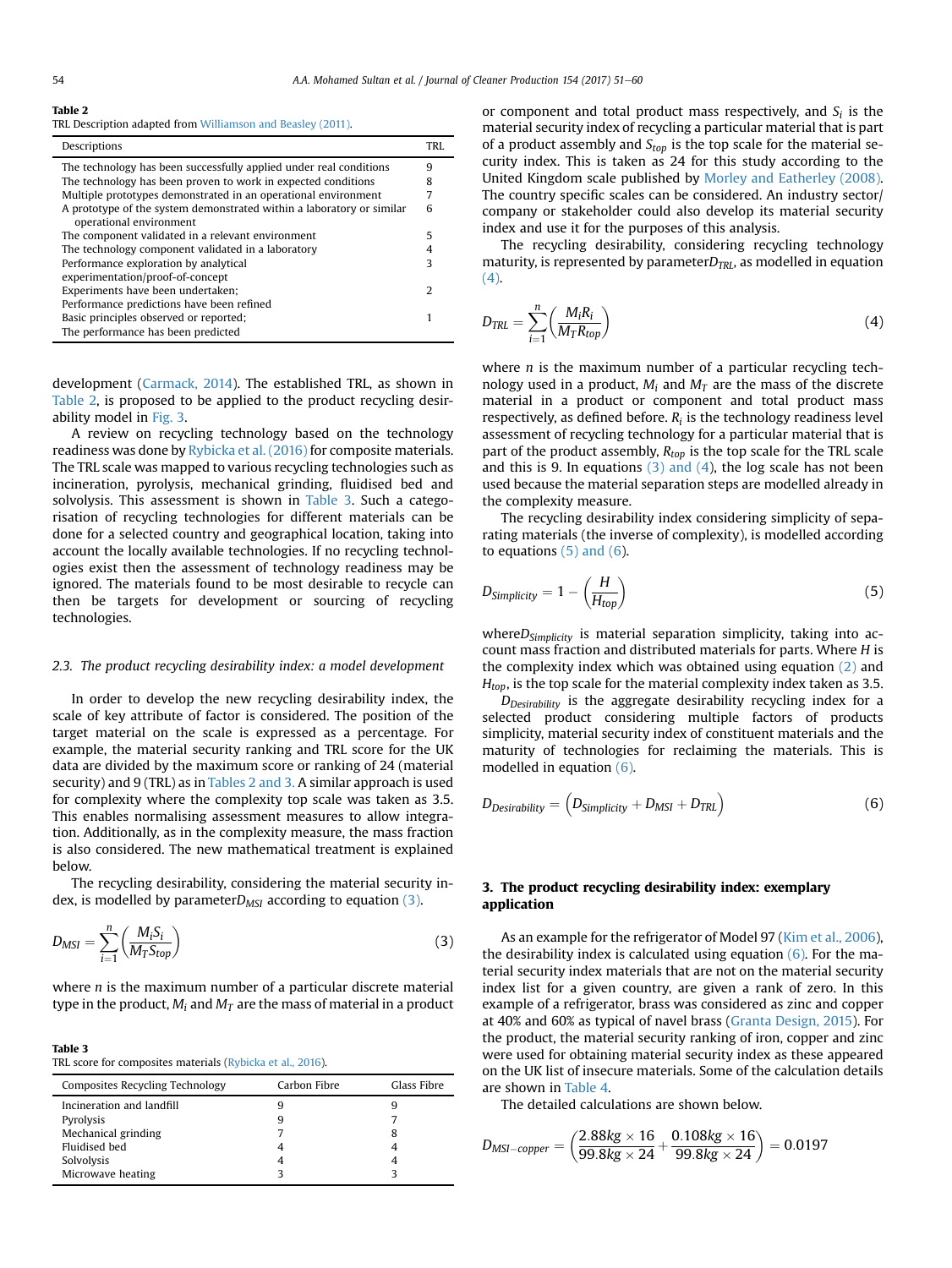<span id="page-4-0"></span>Table 4 Refrigerator's material composition for recycling desirability index calculation.

| Material     | Mass(Kg) | $M_i$<br>$M_{total}$ | $D_{MSI}$ | $D_{TRI}$ | $D_{Simplify}$ | $D_{Desirability}$ |
|--------------|----------|----------------------|-----------|-----------|----------------|--------------------|
| Steel        | 56.60    | 0.566                |           |           |                |                    |
| Iron         | 5.40     | 0.054                |           |           |                |                    |
| Aluminium    | 2.50     | 0.025                |           |           |                |                    |
| Copper       | 3.20     | 0.032                |           |           |                |                    |
| <b>Brass</b> | 0.20     | 0.002                | 0.055     | 0.998     | 0.509          | 1.562              |
| Rubber       | 28.10    | 0.281                |           |           |                |                    |
| Fiberglass   | 0.10     | 0.001                |           |           |                |                    |
| Glass        | 3.40     | 0.034                |           |           |                |                    |
| Refrigerant  | 0.10     | 0.001                |           |           |                |                    |
| Oil          | 0.20     | 0.002                |           |           |                |                    |

$$
D_{MSI-zinc}=\left(\frac{0.072kg\times17}{99.8kg\times24}\right)=0.0005
$$

 $D_{MSI}$  refrigerator =  $(0.0304 + 0.0197 + 0.0005) = 0.0551$ 

The recycling technology for most electrical and electronic equipment including a refrigerator is considered mature and hence a TRL scale of 9 was used. The recycling process is possible using available recycling technology. This had developed due to EU legislation adopted by the UK on Waste Electrical and Electronic Equipment (WEEE); Restriction of the use of certain Hazardous Substances in electrical and electronic equipment (RoHs); and Registration, Evaluation, Authorisation and restriction of Chemicals (REACH) [\(Sezen and Çankaya, 2013; Umeda et al., 2012\)](#page-9-0).

mathematical index as in equation [\(5\)](#page-3-0).

$$
D_{Simplify\,refrigerator} = 1 - \left(\frac{1.720}{3.500}\right) = 0.509
$$

 $D_{Desirability\ refrigerator} = (0.055 + 0.998 + 0.509) = 1.562$ 

So, the product desirability index for the refrigerator is 1.562.

For this study, a number of products were considered from the work done by [Dahmus and Gutowski \(2007\).](#page-8-0) These were supplemented by the wind turbine blades to reflect the work being done by the authors in composite recycling [\(Shuaib et al., 2015](#page-9-0)). The products data summary is shown in Table 5 for all the selected products. The aggregate value of the product materials and the recycling rates for the products was also captured.

### 3.1. The "what should be recycled": a new model

The discrete indices for material recycling desirability were plotted against the product's total virgin material value. [Fig. 4](#page-5-0) shows the aggregate desirability index for the product data shown in Table 5. The price data was obtained from CES Edupack Educational Edition [\(Granta Design, 2015\)](#page-8-0). [Fig. 4](#page-5-0) illustrates the distribution of products based on recycling desirability index. Circles in the figure demonstrate the product's recycling rates in the United Kingdom based on [Table 6.](#page-5-0) [Table 6](#page-5-0) shows recycling rates and production amount of selected products in the United Kingdom (UK) and the United states (US). A refrigerator, tyre and car battery, had high recycling rates in both countries. The wind turbine blade,

$$
D_{\text{TRL refrigerator}} = \left(\frac{56.60 \text{kg} \times 9}{99.80 \text{kg} \times 9}\right) + \left(\frac{5.40 \text{kg} \times 9}{99.80 \text{kg} \times 9}\right) + \left(\frac{2.50 \text{kg} \times 9}{99.80 \text{kg} \times 9}\right) + \left(\frac{3.20 \text{kg} \times 9}{99.80 \text{kg} \times 9}\right) + \left(\frac{0.2 \text{kg} \times 9}{99.80 \text{kg} \times 9}\right) + \left(\frac{28.10 \text{kg} \times 9}{99.80 \text{kg} \times 9}\right) + \left(\frac{0.10 \text{kg} \times 8}{99.80 \text{kg} \times 9}\right) + \left(\frac{3.4 \text{kg} \times 9}{99.80 \text{kg} \times 9}\right) + \left(\frac{0.1 \text{kg} \times 9}{99.80 \text{kg} \times 9}\right) + \left(\frac{0.2 \text{kg} \times 9}{99.80 \text{kg} \times 9}\right) = 0.998
$$

The complexity of material mixing value of 1.72 is calculated using equation  $(2)$ . Due to inverse nature of the complexity index in this model, the value was subtracted to obtain a positive mobile phone and coffee maker had low recycling rates. This data was gathered from publicly available sources such as from the UK Waste and Resources Action Programme (WRAP) and the US Environmental Protection Agency (EPA). The details of data sources and additional information are available in Appendix  $A1-A4$ . The

Table 5

Product indices value towards products recycling desirability index.

|                | No Product          |      | Simplicity Material Security<br>Desirability | <b>Technology Readiness</b><br>Desirability | <b>Total Recycling</b><br>Desirability | Total Virgin Material Value (£) (Granta Design,<br>2015) |
|----------------|---------------------|------|----------------------------------------------|---------------------------------------------|----------------------------------------|----------------------------------------------------------|
|                | Car battery         | 0.64 | 0.446                                        | 1.00                                        | 2.08                                   | 56.15                                                    |
| 2              | Mobile Phone        | 0.38 | 0.569                                        | 1.00                                        | 1.95                                   | 10.26                                                    |
| 3              | PET bottle          | 0.92 | 0.000                                        | 1.00                                        | 1.92                                   | 0.09                                                     |
| $\overline{4}$ | DVD-R               | 0.51 | 0.401                                        | 1.00                                        | 1.91                                   | 10.91                                                    |
| 5.             | Desktop computer    | 0.25 | 0.587                                        | 1.00                                        | 1.83                                   | 281.22                                                   |
| 6.             | Wind turbine 100 kW | 0.78 | 0.003                                        | 0.90                                        | 1.68                                   | 43322.13                                                 |
|                | Wind Turbine blades | 0.73 | 0.000                                        | 0.89                                        | 1.62                                   | 946.50                                                   |
|                | 20 kW               |      |                                              |                                             |                                        |                                                          |
| 8              | Wind Turbine blades | 0.73 | 0.000                                        | 0.89                                        | 1.62                                   | 353.85                                                   |
|                | 5 kW                |      |                                              |                                             |                                        |                                                          |
| 9              | Refrigerator        | 0.51 | 0.055                                        | 1.00                                        | 1.56                                   | 346.67                                                   |
|                | 10 Tyre             | 0.55 | 0.000                                        | 1.00                                        | 1.55                                   | 28.90                                                    |
|                | 11 Coffee maker     | 0.52 | 0.019                                        | 1.00                                        | 1.54                                   | 2.21                                                     |
|                | 12 Ergo chair       | 0.50 | 0.000                                        | 1.00                                        | 1.50                                   | 25.00                                                    |
|                |                     |      |                                              |                                             |                                        |                                                          |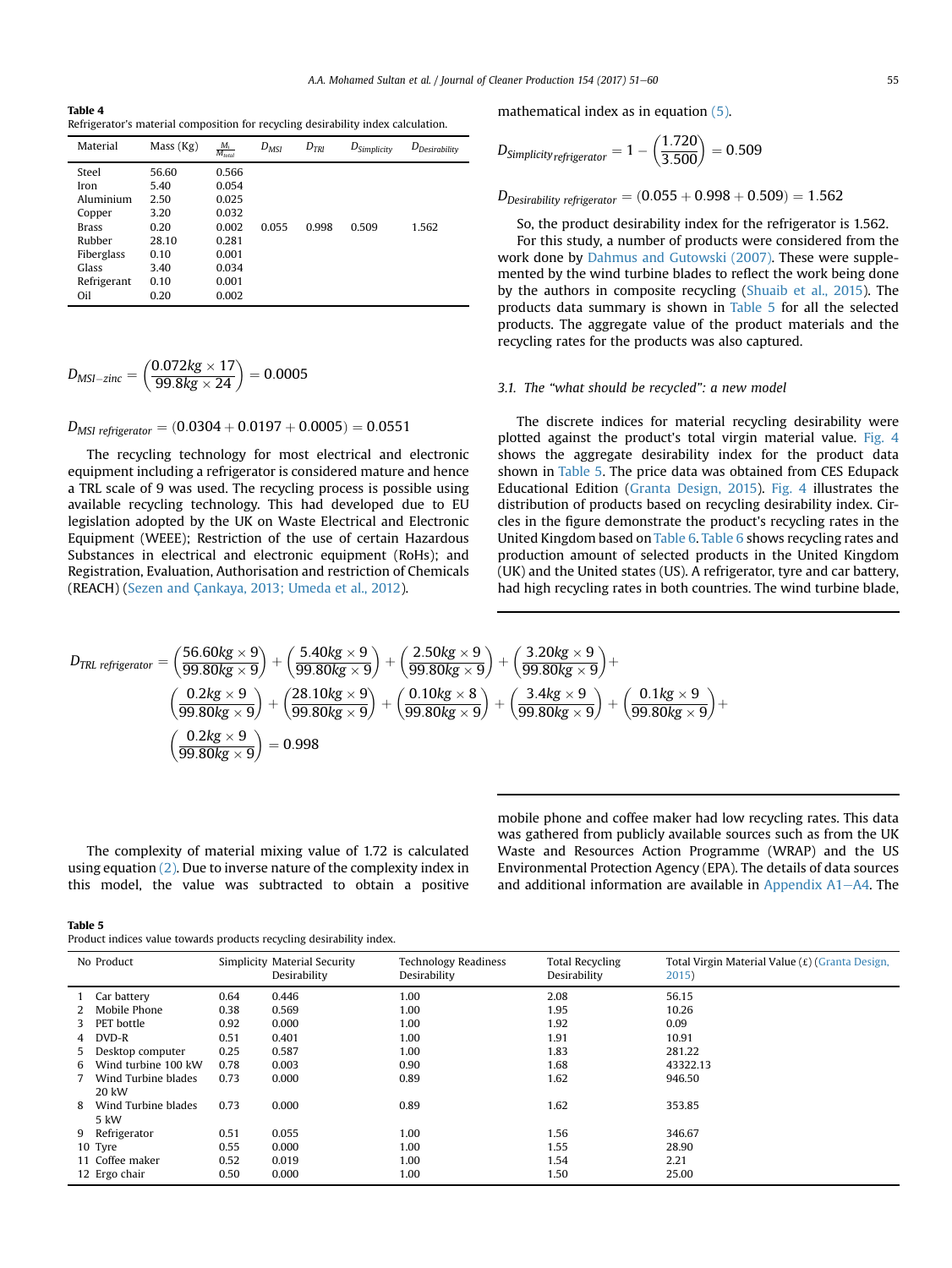<span id="page-5-0"></span>

Fig. 4. Distribution of Selected Products in the 'what should be recycled' Model.

Table 6 Recycling rates and the number of selected products.

| No | Product            | Recycling Rates (%) |    | Amount        |             |        |
|----|--------------------|---------------------|----|---------------|-------------|--------|
|    |                    | UK                  | US | UK            | US          |        |
|    | Car battery        | 90                  | 99 | 1 270 000     | 2 730 000   | unit   |
|    | PET bottle         | 52                  | 31 | 3 5 1 8 8 0 0 | 2 600 000   | tonnes |
|    | Mobile Phone       | 11                  | 11 | 89 900 000    | 235 600 000 | unit   |
|    | <b>DVDR Player</b> | 38                  | 29 | 23 600 000    | 25 230 000  | unit   |
|    | Desktop Computer   | 38                  | 40 | 2 355 000     | 23 500 784  | unit   |
| b  | Refrigerator       | 98                  | 82 | 2 400 000     | 11 639 000  | unit   |
|    | Tyre               | 98                  | 80 | 1 500 000     | 252 700 000 | unit   |
| 8  | Coffee Maker       | 22                  | 29 | 6 900 000     | 24 000 000  | unit   |
| 9  | Ergo Chair         | 75                  | 54 | 30 000        | 35 000      | unit   |
| 10 | Wind turbine blade |                     | 0  | 7410          | 4300        | unit   |

Pearson product-moment correlation coefficient analysis is a measure of the strength and direction of the linear relationship between two variables. Based on this, both the US and UK have positive correlation 0.82 in term of recycling rates. It means that there is some coherence in recycling uptake for the two countries.

From Fig. 4, products appearing in the top right hand corner i.e. high recycling desirability index and high material value, should be prioritised for recycling. A recycling desirability boundary is introduced in Fig. 4 and shown by the dotted line. To aid further discussion the details of the recycling rates are shown in [Fig. 5](#page-6-0) (which magnifies an area of interest from Fig. 4). It is noted that;

- The desirability model indicates that the car battery (with 90% UK recycling rate), is a highly desirable product for recycling. This is due to less material separation process and also, high amount of precious metal (e.g. lead), captured in the model. This is a good example where the uptake of recycling is in synergy with recycling desirability.
- The refrigerator is desirable to recycle and the market uptake of recycling appears to reflect this value.
- The mobile phone (with 11% UK recycling rates), is ranked very high in terms of recycling desirability. This is because it has a substantial number of critical materials (e.g. gold, silver, chromium, copper, iron, nickel, lead, palladium, tin and zinc). The recycling of mobile phones needs to be prioritised. The desktop computer and the DVD-R are also desirable products to prioritise for recycling. Current uptake is modest.
- The wind turbine blades show the lowest recycling rates. However the larger wind turbine (with 2% UK recycling rate), appears to be one of the most desirable to recycle. This is because it is relatively simple compared to consumer products. It is notable that the number of wind turbines installed was also smaller than the other products. However, this is the right time to start and plan the end-of-life management of wind turbine blades because most of the installed wind turbines will be deployed after 15–25 years of usage. Legislation on disposal of composites to landfill could also encourage greater recycling. In addition, if the value of composites is captured (they are not currently on material security index), their recycling could be desirable.

### 3.2. Applications of product recycling desirability index internationally

The European Union (EU), USA and India material criticality data was assessed in addition to the UK data in order to investigate the international perspective. Material Security Index for the EU was calculated by utilising information on supply risk and economic importance of 49 types of materials [\(European Commission, 2014\)](#page-8-0). The EU supply risk evaluates the recyclability, substitutability and Herfindahl-Hirsch-mann-Index, while economic importance is based on the total value added of the production sectors that depend on the specific raw material [\(Asamrai and Raheb, 2015\)](#page-8-0).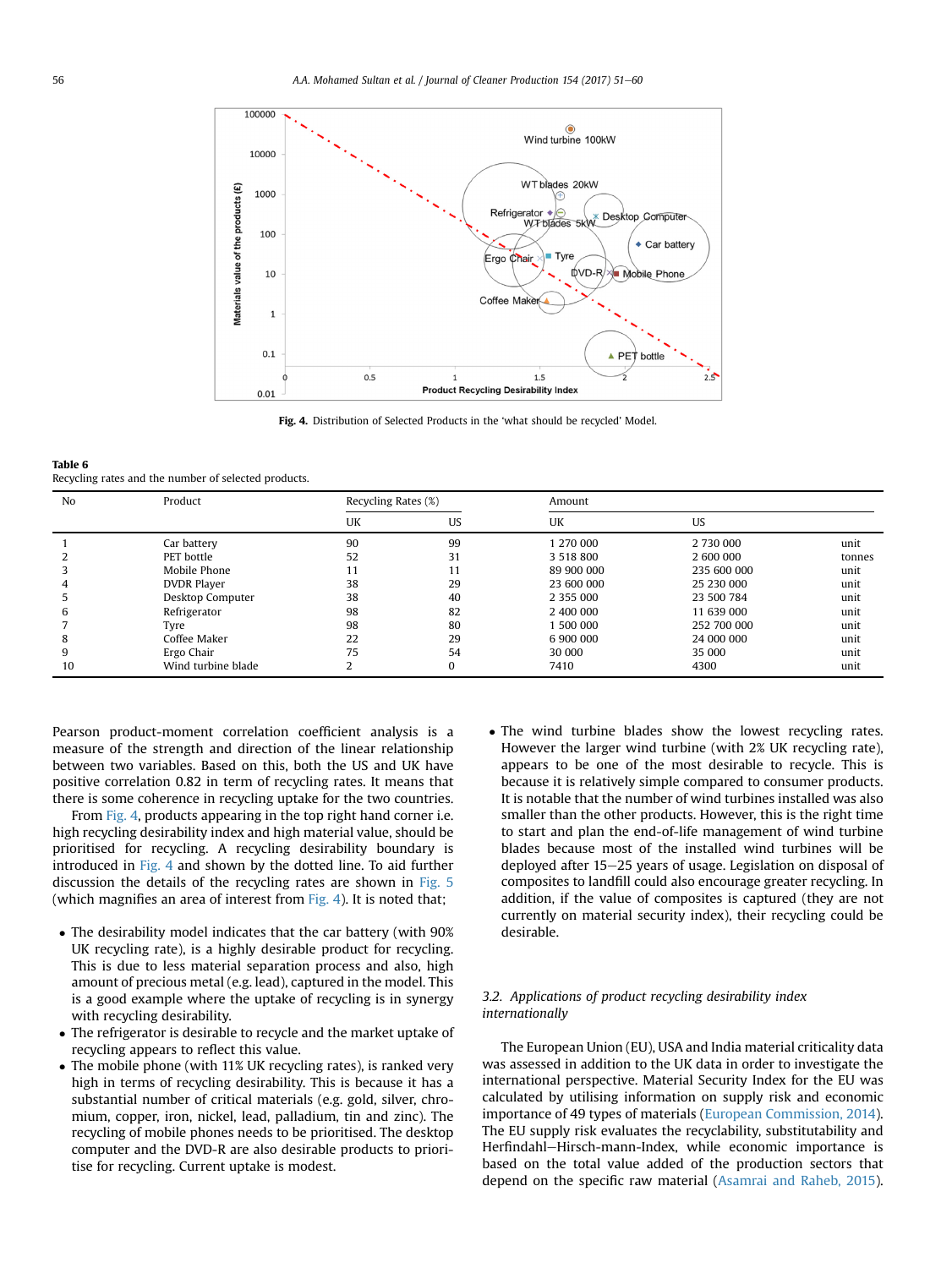<span id="page-6-0"></span>

Fig. 5. UK recycling percentages and recycling desirability detail.

Table 7 Product recycling desirability index on international applications.

|    | Product             | Desirability UK | Desirability EU | Desirability USA | Desirability India |
|----|---------------------|-----------------|-----------------|------------------|--------------------|
|    | Car battery         | 2.08            | 1.65            | 1.79             | 1.73               |
|    | Mobile Phone        | 1.95            | 1.76            | 1.56             | 1.93               |
|    | PET bottle          | 1.92            | 1.92            | 1.92             | 1.92               |
| 4  | DVD-R               | 1.91            | 1.54            | 1.52             | 1.81               |
|    | Desktop Computer    | 1.83            | 1.72            | 1.85             | 2.25               |
| 6  | Wind turbine 100 kW | 1.68            | 1.68            | 1.71             | 1.74               |
|    | WT blades 20 kW     | 1.62            | 1.62            | 1.62             | 1.62               |
| 8  | WT blades 5 kW      | 1.62            | 1.62            | 1.62             | 1.62               |
| 9  | Refrigerator        | 1.56            | 1.69            | 1.58             | 1.68               |
| 10 | Tyre                | 1.55            | 1.86            | 1.55             | 1.55               |
| 11 | Coffee Maker        | 1.54            | 1.53            | 1.53             | 1.62               |
| 12 | Ergo Chair          | 1.50            | 1.68            | 1.65             | 1.64               |

Whereas for the USA, 78 types of material were assessed as highly insecure by considering supply risk, production growth, market dynamics and potential criticality [\(National Science and](#page-8-0) [Technology Council, 2016](#page-8-0)). Whilst, India only recognised 33 types of materials as critical based on their economic importance and import dependency ([Gupta and Ganesan, 2014](#page-8-0)).

Table 7 shows product recycling desirability index for the EU, the USA and India in comparison to the UK. The results indicate that the inferred ranking of recycling varies between countries as predicted by differences in material security lists and indexes. This is an important factor to consider when developing priorities. Local material security factors should be modelled in order to make better prioritisation or recycling decisions.

### 4. Generic importance of recycling desirability approach

The existing body of knowledge and work found in literature is based on the hypothesis that product complexity can be used as a predictor of what gets recycled. In this new contribution, authors have improved the implementation of the complexity measure by considering number of components and not just number of materials. This is important because in a complex assembled product, many components may be made from one material. Thus, considering the number of material combinations misses the total possible number of dis-assembly steps needed to enable recycling.

In this paper, authors have further set a new agenda for research by proposing the need to evaluate what should be recycled. Authors have brought the important factor of material security into the decision tool as well as availability of recycling technology. This is a generic and important approach that can be used by other researchers in considering other factors that should influence priority in a circular economy. The new mathematical models for recycling desirability provide a blueprint for other researchers to develop decision tools for recycling. This information system can be important for a company that has many end-of-life products and wants to decide where to focus recycling. The approach can also be valuable for a country when developing priorities for recycling. Stakeholders can be engaged to define the critical parameters and then these can be modelled using the new information theory on recycling desirability.

The new information theory and desirability model in this paper has been applied to recycling, but it can equally be used for other options in a circular economy, for example, when prioritising remanufacturing.

# 5. Conclusions

This paper has presented a new approach to evaluate material recycling desirability of different products. The work presented here captures and quantifies four factors that are significant in the recycling of products at their end of life. This was based on the simplicity in taking products apart, material security index, maturity of recycling technology and monetary value of materials.

Material security has to be considered because it captures material scarcity, depletion, substitutability, total material requirement, monopoly of supply, political stability, global warming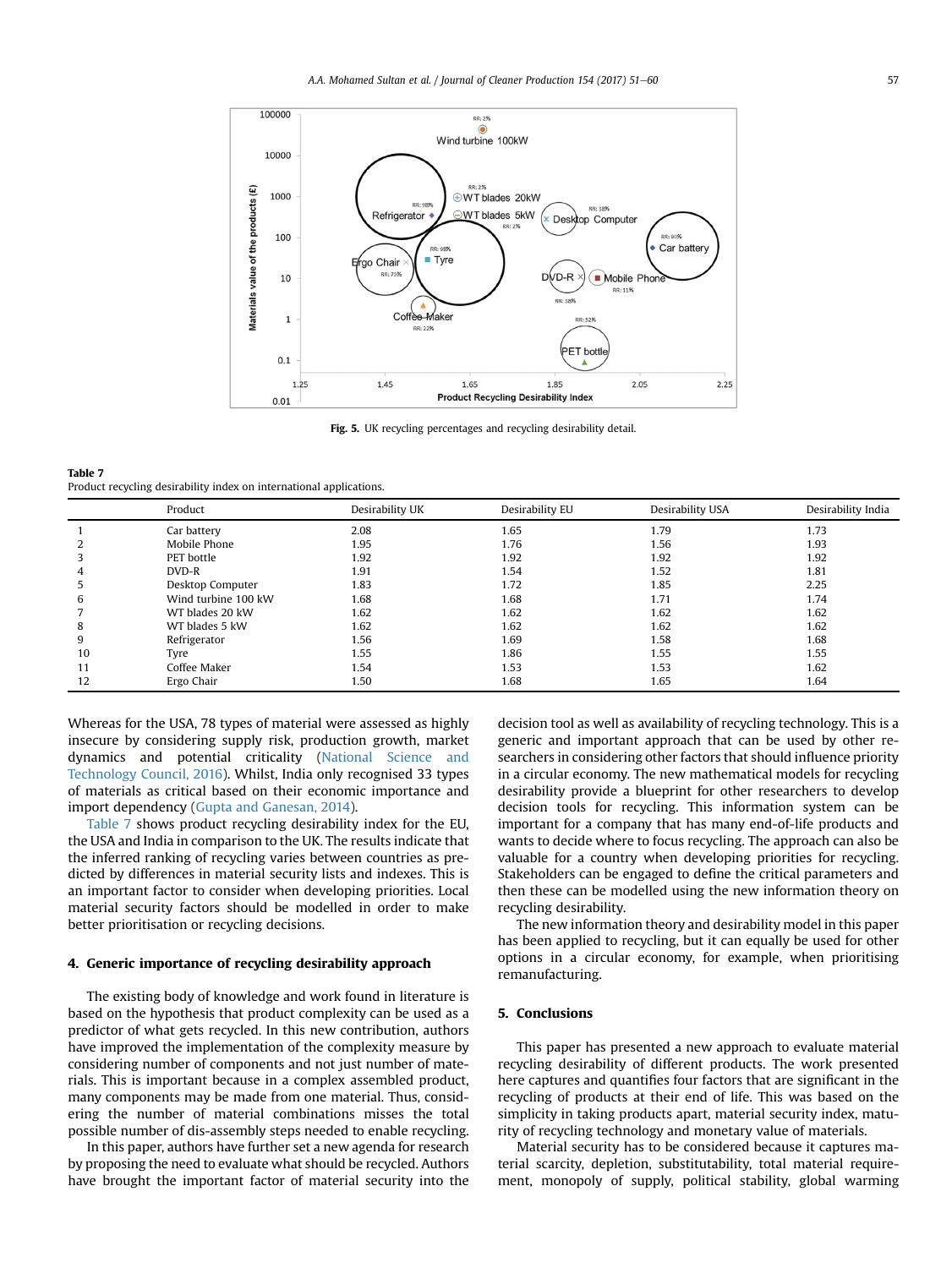<span id="page-7-0"></span>potential and climate change vulnerability.

The new information model allows for a mathematical approach and the application of a quantitative analysis model, to better understand and evaluate priority products for recycling. This generic approach can be valuable for setting regional, national and international recycling policy, or for companies deciding on priority products for a circular economy.

Existing approaches based on material complexity were able to predict what gets recycled. However, they did not address the question of what should be recycled.

For the products considered in the UK, the findings suggest that the mobile phones, car batteries and large wind turbines should be prioritised for recycling. The recycling rates for mobile phones are currently low. Wind turbines will become more critical in recycling as more products reach their end of life so it is timely to develop the technology now.

The product complexity model was refined to capture the distribution of the same material category in different parts or components of the same product. If one material category is available in many parts of a product then this can imply more separation steps. It is recommended here that this would increase product complexity and can be solved by taking the fraction of each separate material.

### 5.1. Discussion of assumptions and future work

- It has been assumed that the material security assessment is available and date stamped. While this was true for the countries considered in this paper, this information may not be available for other geographical locations or industry and companies. In this case, a rank can be developed with the engagement of stakeholders.
- It has been assumed that to recycle products, all materials have to be recovered. In practice, dismantling occurs and some of the materials are sacrificed. In this case, the bill of materials can be revised to ignore the sacrificed materials and still enable assessment by the methodology developed.
- The value of virgin materials was used in this study but materials value can reduce after recycling. However, the residual value is usually proportional to the value of virgin materials. Where recyclate material values exist, these can be used to refine the analysis.
- It was assumed that recycling takes place through available mature technologies. The maturity of technologies is an evolving target. For nations or regions considering recycling priorities of the future, they may ignore modelling the TRL scale and define priorities that enable the development of new relying technologies for priority products.
- The separation of materials is not just a binary challenge and can be affected by the joining technologies used. It has been assumed in this paper, and in previous papers, that separation is a possibility. In future research, it may be necessary to consider different weights according to the ease of reversing the joining/ welding technology used. Alternatively, partial dismantling has to be considered.
- Legislation has banned and can ban disposal of some products and materials to landfill. In this case, prioritisation is less critical because legislation has to be met.
- In the future, there may be need to develop a support software or database to help in end of life decisions. Product bill-ofmaterials information could be better shared by manufacturers or carried in a product passport.
- There is need to publish updated material security indices for different countries as well as available recycling and remanufacturing technologies.
- The production volume of products, and the amount of end-oflife products, will influence recycling uptake if the products and waste are collected. As an example, there are currently almost 90 million mobile phone users in the UK and 236 million in the US (Appendix Tables A1 and A2). These large numbers of mobile phone will influence the need for recycling and a circular economy. Future research is needed to consider these core supply chain factors.
- The study considered three factors: complexity, technology readiness level and materials security index. Whilst these have been considered to be comprehensive, they are not exhaustive. Stakeholders could consider other factors to aggregate into the analysis.

### Acknowledgement

The authors acknowledge the UK Engineering and Physical Sciences Research Council (EPSRC), grant EP/K026348/1, Efficient Xsector use of HeterogeneoUs MatErials in Manufacturing (EXHUME) for providing some of the context and focus for this work. Many thanks to the Universiti Teknikal Malaysia Melaka (UTeM) and the Ministry of Education Malaysia for doctoral scholarship support under the SLAB/SLAI Scheme. Authors also appreciate Mrs Rachel Lyons for proofreading the paper.

### Appendix

### Table A1

Table A2

Product volume for the United States.

| Sources                 | Product      | Amount      | Note/Assumptions                         |
|-------------------------|--------------|-------------|------------------------------------------|
| (NationMaster,<br>2010) | Car battery  | 2 730 000   | Assumed to be equal to car<br>production |
| (US EPA, 2011)          | Mobile phone | 235600000   | -                                        |
| (Jozefek, 2014)         | PET bottle   | 2 600 000   | Tonnes, yearly production                |
| (Statista, 2013)        | DVD-R        | 13 840 000  | $\overline{\phantom{0}}$                 |
| (US EPA, 2011)          | Desktop      | 23 500 784  | -                                        |
|                         | computer     |             |                                          |
| (AWEA, 2015)            | Wind turbine | 4300        | Yearly production                        |
| (Statinfo, 2005)        | Refrigerator | 11 639 000  |                                          |
| (MTD, 2015)             | Tire         | 252 700 000 | $\overline{\phantom{a}}$                 |
| (Statista, 2010)        | Coffee maker | 24 000 000  |                                          |
| (Rookley, 2016)         | Ergo chair   | 35 000      | Personal contact with Aeron<br>Chair.    |

| Product volume for the United Kingdom. |  |  |
|----------------------------------------|--|--|

| Source                                        | Product                | Amount        | Note/Assumptions                         |
|-----------------------------------------------|------------------------|---------------|------------------------------------------|
| (NationMaster, Car battery 1 270 000<br>2010) |                        |               | Assumed to be equal to car<br>production |
| (PlasticsEurope, PET bottle)<br>2013)         |                        | 3 5 1 8 8 0 0 | Yearly Demand in tonnes                  |
| (Ofcom, 2015)                                 | Mobile<br>phone        | 89900000      | Total user                               |
| (Statista, 2013)                              | DVD-R                  |               | 23 600 000 Yearly production             |
| (McDonald,                                    | Desktop                |               | $2.355000$ sales in unit                 |
| 2013)                                         | computer               |               |                                          |
| (RenewableUK,                                 | Wind                   | 7410          | Total 23597 installed in the UK. 7410    |
| 2013)                                         | turbine                |               | yearly installation                      |
| (BBC, 2004)                                   | Refrigerator 2 400 000 |               | Unit/Wasted yearly                       |
| (TIF, 2011)                                   | Tire                   | 1 500 000     | Yearly production unit                   |
| (Silverman,                                   | Coffee                 | 6 900 000     | Assumption of 100GBP per unit            |
| 2013)                                         | maker                  |               |                                          |
| (Rookley, 2016)                               | Ergo chair             | 30 000        | Personal Contact with Aeron Chair        |
|                                               |                        |               |                                          |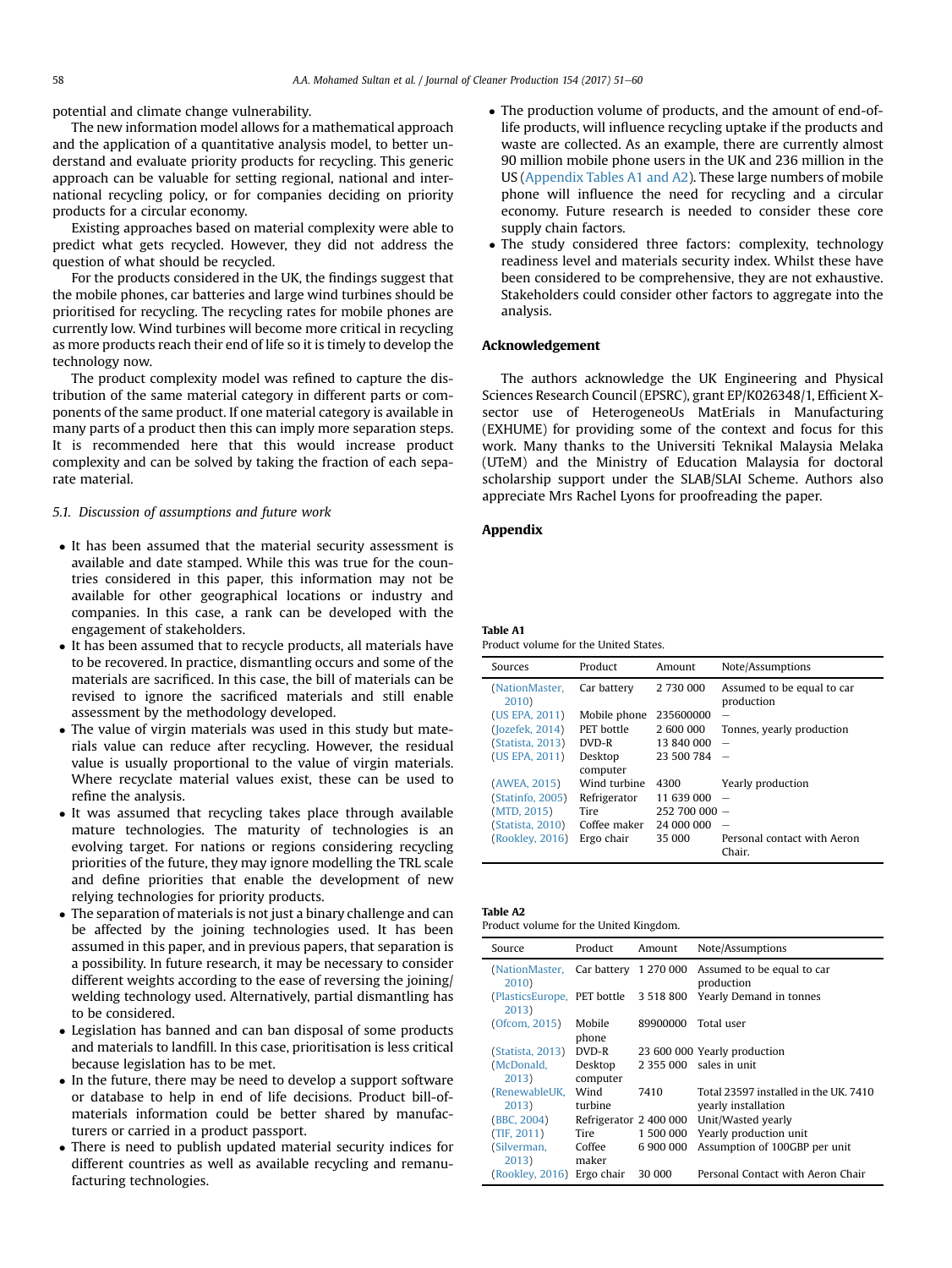<span id="page-8-0"></span>Table A3 Recycling rates for the United Kingdom.

| Source                                    | Product                | UK Recycling<br>Rates (%) | Note/Assumptions                               |
|-------------------------------------------|------------------------|---------------------------|------------------------------------------------|
| (ERP, 2012)                               | Car battery            | 90                        | Wet Battery, Published<br>in 2014              |
| (OnRecycle, 2012)                         | Mobile phone           | 11                        | 50% reuse                                      |
| (Date, 2013)                              | PET bottle             | 52                        | Plastic bottle recycling<br>rates              |
| (WRAP, 2012)                              | DVD-R                  | 38                        | Selected WEEE products/<br>75% reuse           |
| (WRAP, 2012)                              | Desktop<br>computer    | 38                        | Selected WEEE products                         |
| (Halliwell, 2006)                         | Wind turbine<br>20 kW  | $\overline{2}$            | <b>UK Composites</b><br><b>Recycling Rates</b> |
| (Halliwell, 2006)                         | Wind turbine<br>100 kW | $\overline{2}$            | <b>UK Composites</b><br><b>Recycling Rates</b> |
| (Halliwell, 2006)                         | Wind turbine<br>330kw  | 2                         | <b>UK Composites</b><br><b>Recycling Rates</b> |
| (Cantrill and<br>Barnett, 2012)           | Refrigerator           | 98                        | Envicom-brand/<br>company based                |
| (ETRMA, 2012)                             | Tire                   | 98                        |                                                |
| (Eurostat Database, Coffee maker<br>2013) |                        | 22                        | <b>WEEE Products %</b>                         |
| (WRAP, 2012)                              |                        | 38.40                     |                                                |
| (Halliwell, 2006)                         | Wind turbine<br>5 kW   | 2.00                      | <b>UK Composites</b><br><b>Recycling Rates</b> |
| (Alfed, 2012)                             | Ergo chair             | 75.00                     | Based on aluminium<br>recycling %              |

### Table A4

Recycling rates for the United States.

| Source                             | Product             | US Recycling<br>Rates $(\%)$ | Note/Assumptions                             |
|------------------------------------|---------------------|------------------------------|----------------------------------------------|
| (SmithBucklin<br>Statistics, 2014) | Car battery         | 99                           | Wet Battery                                  |
| (ETBC, 2014)                       | Mobile<br>phone     | 11                           |                                              |
| (APR, 2014)                        | <b>PET</b> bottle   | 31.2                         |                                              |
| (ETBC, 2014)                       | DVD-R               | 29.2                         |                                              |
| (ETBC, 2014)                       | Desktop<br>computer | 40                           |                                              |
| (Unser, 2001)                      | Wind<br>turbine     | $\Omega$                     | **based on non-available<br>recycling centre |
| (US EPA, 2014)                     | Refrigerator        | 40.4                         |                                              |
| (US EPA, 2014)                     | Tire                | 44.6                         |                                              |
| (ETBC, 2014)                       | Coffee<br>maker     | 29.2                         | E-waste recycling rates                      |
| (US EPA, 2014)                     | Ergo chair          | 54.6                         | Based on aluminium<br>recycling rates        |

### References

- [Alexander, D., Sutter, H., 2008. Technology readiness assessment of department of](http://refhub.elsevier.com/S0959-6526(17)30668-6/sref1) [energy waste processing facilities: when is a technology ready for insertion?.](http://refhub.elsevier.com/S0959-6526(17)30668-6/sref1) [In: The Waste Management Symposium](http://refhub.elsevier.com/S0959-6526(17)30668-6/sref1) & [Exhibition. Phoenix, Arizona,](http://refhub.elsevier.com/S0959-6526(17)30668-6/sref1) pp.  $1-10$ .
- [Alfed, 2012. UK Aluminium Industry Fact Sheet 5: Aluminium Recycling, Aluminium](http://refhub.elsevier.com/S0959-6526(17)30668-6/sref2) [Federation. West Bromwich.](http://refhub.elsevier.com/S0959-6526(17)30668-6/sref2)
- [APR, 2014. 2013 United States National Post- Consumer Plastics Bottle Recycling](http://refhub.elsevier.com/S0959-6526(17)30668-6/sref3) [Report, Association of Postconsumer Plastic Recyclers. American Chemistry](http://refhub.elsevier.com/S0959-6526(17)30668-6/sref3) [Council, Washington, D.C](http://refhub.elsevier.com/S0959-6526(17)30668-6/sref3).
- [Asamrai, S., Raheb, P., 2015. Development of a Con](http://refhub.elsevier.com/S0959-6526(17)30668-6/sref4)figurable System that Evaluates [the Materials Criticality at a Corporate Level. Karlstads, Sweden.](http://refhub.elsevier.com/S0959-6526(17)30668-6/sref4)
- [AWEA, 2015. U.S Wind Industry Fourth Quarter 2015 Market Report. American](http://refhub.elsevier.com/S0959-6526(17)30668-6/sref5) [Wind Energy Association, Washington DC](http://refhub.elsevier.com/S0959-6526(17)30668-6/sref5).
- [Bakhtiary-Davijany, H., Myhrvold, T., 2013. On methods for maturity assessment of](http://refhub.elsevier.com/S0959-6526(17)30668-6/sref6) [CO2 capture technologies. Energy Procedia 37, 2579](http://refhub.elsevier.com/S0959-6526(17)30668-6/sref6)-[2584](http://refhub.elsevier.com/S0959-6526(17)30668-6/sref6).
- BBC, 2004. Why do so many fridges get thrown away? [WWW Document]. BBC News. <http://news.bbc.co.uk/1/hi/magazine/4041927.stm> (Accessed

February 2016).

- Cantrill, E., Barnett, L., 2012. Environcom Achieves 98% Fridge Recycling Thanks to Unique Innovation [WWW Document]. Environcom. [http://environcom.co.uk/](http://environcom.co.uk/page.php?article=810) [page.php?article](http://environcom.co.uk/page.php?article=810)=[810](http://environcom.co.uk/page.php?article=810) (Accessed 06 May 2016).
- [Carmack, J., 2014. Technology Readiness Levels for Advanced Nuclear Fuels and](http://refhub.elsevier.com/S0959-6526(17)30668-6/sref10) [Materials Development Fuels and Materials Development. U.S. Dep. Energy](http://refhub.elsevier.com/S0959-6526(17)30668-6/sref10) Natl. Lab.  $1-6$  $1-6$ .
- [Chapman, A., Arendorf, J., Castella, T., Thompson, P., Willis, P., Esponoza, L.T., Klug, S.,](http://refhub.elsevier.com/S0959-6526(17)30668-6/sref11) [Wichmann, E., 2014. Study on Critical Raw Materials at EU Level. Oakdene](http://refhub.elsevier.com/S0959-6526(17)30668-6/sref11) [Hollins Faunhofer ISI](http://refhub.elsevier.com/S0959-6526(17)30668-6/sref11).
- [Colledani, M., Battaïa, O., 2016. A decision support system to manage the quality of](http://refhub.elsevier.com/S0959-6526(17)30668-6/sref12) [End-of-Life products in disassembly systems. CIRP Ann. - Manuf. Technol. 65,](http://refhub.elsevier.com/S0959-6526(17)30668-6/sref12)  $41 - 44.$  $41 - 44.$  $41 - 44.$
- [Dahmus, J., Gutowski, T., 2007. What gets recycled: an information theory based](http://refhub.elsevier.com/S0959-6526(17)30668-6/sref13) [model for product recycling. Environ. Sci. Technol. 41, 7543](http://refhub.elsevier.com/S0959-6526(17)30668-6/sref13)-[7550.](http://refhub.elsevier.com/S0959-6526(17)30668-6/sref13)
- Date, W., 2013. Plastic Bottle Collection Rate Reaches 52 % [WWW Document]. Letsrecycle.Com. [http://www.letsrecycle.com/news/latest-news/plastic-bottle](http://www.letsrecycle.com/news/latest-news/plastic-bottle-collection-rate-reaches-52/)[collection-rate-reaches-52/](http://www.letsrecycle.com/news/latest-news/plastic-bottle-collection-rate-reaches-52/) (Accessed 06 May 2016).
- [Despeisse, M., Kishita, Y., Nakano, M., Barwood, M., 2015. Towards a circular](http://refhub.elsevier.com/S0959-6526(17)30668-6/sref15) [economy for end-of-life vehicles: a comparative study UK](http://refhub.elsevier.com/S0959-6526(17)30668-6/sref15) - [Japan. Procedia](http://refhub.elsevier.com/S0959-6526(17)30668-6/sref15)  $CIRP 29 668 - 673$  $CIRP 29 668 - 673$
- Eco-innovation, 2015. Glossary of Terms Used in the Eco-innovation Observatory [WWW Document]. Eur. Comm. Dir. Environ.. <http://www.eco-innovation.eu/> (Accessed 07 December 2015).
- [ERP, 2012. How Are Batteries Recycled ;? Paris.](http://refhub.elsevier.com/S0959-6526(17)30668-6/sref17)
- [ETBC, 2014. Facts and Figures on E-waste and Recycling. Electronics Takeback](http://refhub.elsevier.com/S0959-6526(17)30668-6/sref18) [Coalition, Oakland](http://refhub.elsevier.com/S0959-6526(17)30668-6/sref18). [ETRMA, 2012. Used Tyres Recovery 2011. The European Tyre](http://refhub.elsevier.com/S0959-6526(17)30668-6/sref19) & [Rubber Manufac-](http://refhub.elsevier.com/S0959-6526(17)30668-6/sref19)
- turers' [Association, Brussels.](http://refhub.elsevier.com/S0959-6526(17)30668-6/sref19)
- [European Commission, 2014. Report on Critical Raw Materials for the EU. Brussels](http://refhub.elsevier.com/S0959-6526(17)30668-6/sref20). Eurostat Database, 2013. Recycling rate of e-waste [WWW Document]. Eurostat Database, Eur. Union. [http://ec.europa.eu/eurostat/web/products-datasets/-/](http://ec.europa.eu/eurostat/web/products-datasets/-/t2020_rt130) [t2020\\_rt130](http://ec.europa.eu/eurostat/web/products-datasets/-/t2020_rt130) (Accessed 06 May 2016).
- [Granta Design, 2015. GRANTA CES EDUPACK.](http://refhub.elsevier.com/S0959-6526(17)30668-6/sref22)
- Gupta, V., Ganesan, K., 2014. India ' [S Critical Mineral Resources : a Trade and](http://refhub.elsevier.com/S0959-6526(17)30668-6/sref23) [Economic Analysis. New Delhi.](http://refhub.elsevier.com/S0959-6526(17)30668-6/sref23)
- [Gutowski, T., Dahmus, J., 2005. Mixing entropy and product recycling. In: Proc. 2005](http://refhub.elsevier.com/S0959-6526(17)30668-6/sref24) [IEEE Int. Symp. Electron. Environ., pp. 72](http://refhub.elsevier.com/S0959-6526(17)30668-6/sref24)-[76.](http://refhub.elsevier.com/S0959-6526(17)30668-6/sref24)
- [Habib, K., Wenzel, H., 2015. Reviewing resource criticality assessment from a dy](http://refhub.elsevier.com/S0959-6526(17)30668-6/sref25)[namic and technology speci](http://refhub.elsevier.com/S0959-6526(17)30668-6/sref25)fic perspective - [using the case of direct-drive wind](http://refhub.elsevier.com/S0959-6526(17)30668-6/sref25) [turbines. J. Clean. Prod. 112, 3852](http://refhub.elsevier.com/S0959-6526(17)30668-6/sref25)-[3863](http://refhub.elsevier.com/S0959-6526(17)30668-6/sref25).
- [Hagelüken, C., 2006. Improving metal returns and eco-ef](http://refhub.elsevier.com/S0959-6526(17)30668-6/sref26)ficiency in electronics recycling metals smelting and refi[ning. In: Proceedings of the 2006 IEEE In](http://refhub.elsevier.com/S0959-6526(17)30668-6/sref26)[ternational Symposium on ELECTRONICS](http://refhub.elsevier.com/S0959-6526(17)30668-6/sref26) & [the ENVIRONMENT. IEEE, Scotts](http://refhub.elsevier.com/S0959-6526(17)30668-6/sref26)[dale, AZ USA, pp. 218](http://refhub.elsevier.com/S0959-6526(17)30668-6/sref26)-[223](http://refhub.elsevier.com/S0959-6526(17)30668-6/sref26).
- [Halliwell, S., 2006. End of Life Options for Composite Waste Recycle, Reuse or](http://refhub.elsevier.com/S0959-6526(17)30668-6/sref27) [Dispose ? National Composites Network Best Practice Guide. National Com](http://refhub.elsevier.com/S0959-6526(17)30668-6/sref27)[posites Network, Cambridge.](http://refhub.elsevier.com/S0959-6526(17)30668-6/sref27)
- [Hook-barnard, I., Norris, S.M.P., Alper, J., 2014. Technologies to enable autonomous](http://refhub.elsevier.com/S0959-6526(17)30668-6/sref28) [detection for BioWatch: ensuring timely and accurate information for public](http://refhub.elsevier.com/S0959-6526(17)30668-6/sref28) health Offi[cials . In: Workshop Summary. The National Academies Press,](http://refhub.elsevier.com/S0959-6526(17)30668-6/sref28) [Washington, D.C.](http://refhub.elsevier.com/S0959-6526(17)30668-6/sref28)
- [Jimenez, H., Mavris, D.N., 2014. Characterization of technology integration based on](http://refhub.elsevier.com/S0959-6526(17)30668-6/sref29) [technology readiness levels. J. Aircr. 51, 291](http://refhub.elsevier.com/S0959-6526(17)30668-6/sref29)-[302](http://refhub.elsevier.com/S0959-6526(17)30668-6/sref29).
- Jozefek, J., 2014. U.S PET bottle recycling rate climbs to 31.2% [WWW document]. Waste Manag. World. [https://waste-management-world.com/a/u-s-pet-bottle](https://waste-management-world.com/a/u-s-pet-bottle-recycling-rate-climbs-to)[recycling-rate-climbs-to](https://waste-management-world.com/a/u-s-pet-bottle-recycling-rate-climbs-to) (Accessed 06 May 2016).
- [Kim, H.C., Keoleian, G.A., Horie, Y.A., 2006. Optimal household refrigerator](http://refhub.elsevier.com/S0959-6526(17)30668-6/sref31) [replacement policy for life cycle energy, greenhouse gas emissions, and cost.](http://refhub.elsevier.com/S0959-6526(17)30668-6/sref31) [Energy Policy 34, 2310](http://refhub.elsevier.com/S0959-6526(17)30668-6/sref31)-[2323.](http://refhub.elsevier.com/S0959-6526(17)30668-6/sref31)
- [Magnaye, R.B., Sauser, B.J., Ramirez-Marquez, J.E., 2010. System development](http://refhub.elsevier.com/S0959-6526(17)30668-6/sref32) [planning using readiness levels in a cost of development minimization model.](http://refhub.elsevier.com/S0959-6526(17)30668-6/sref32) [Syst. Eng. 13, 311](http://refhub.elsevier.com/S0959-6526(17)30668-6/sref32)-[323](http://refhub.elsevier.com/S0959-6526(17)30668-6/sref32).
- McDonald, C., 2013. UK sees Fastest Falling PC Shipments in Western Europe [WWW Document]. Computerweekly.Com. <http://www.computerweekly.com/> (Accessed 23 February 2016).
- [Morley, N., Eatherley, D., 2008. Material Security: Ensuring Resource Availability for](http://refhub.elsevier.com/S0959-6526(17)30668-6/sref34) [the UK Economy. C-Tech Innov. Ltd, pp. 1](http://refhub.elsevier.com/S0959-6526(17)30668-6/sref34)-[36](http://refhub.elsevier.com/S0959-6526(17)30668-6/sref34).
- MTD, 2015. Facts issue 2015. Mod. Tire Deal  $1-56$
- [Nakamura, H., Kajikawa, Y., Suzuki, S., 2012. Multi-level perspectives with tech](http://refhub.elsevier.com/S0959-6526(17)30668-6/sref36)[nology readiness measures for aviation innovation. Sustain. Sci. 8, 87](http://refhub.elsevier.com/S0959-6526(17)30668-6/sref36)-[101.](http://refhub.elsevier.com/S0959-6526(17)30668-6/sref36)
- [National Science and Technology Council, 2016. Assessment of Critical Minerals:](http://refhub.elsevier.com/S0959-6526(17)30668-6/sref37) [Screening Methodology and Initial Application. Washington, D.C.](http://refhub.elsevier.com/S0959-6526(17)30668-6/sref37)
- NationMaster, 2010. Countries compared by industry-car-production. In: International Statistics at NationMaster.Com [WWW Document]. Int. Organ. Mot. Veh. Manuf.. [http://www.nationmaster.com/country-info/stats/Industry/Car/](http://www.nationmaster.com/country-info/stats/Industry/Car/Production) [Production](http://www.nationmaster.com/country-info/stats/Industry/Car/Production) (Accessed 05 May 2016).
- Ofcom, 2015. CMR Facts & Figures 2015 [WWW Document]. Indep. Regul. Compet. Auth.. [http://media.ofcom.org.uk/](http://media.ofcom.org.uk/files/2015/facts-figures-table15.pdf)files/2015/facts-figures-table15.pdf (Accessed 05 May 2016).
- [OnRecycle, 2012. Reuse, Recycle or Throw Away \[WWW Document\]. OnRecycle.](http://refhub.elsevier.com/S0959-6526(17)30668-6/sref40) [URL onrecycle.co.Uk \(Accessed 05 May 2016\).](http://refhub.elsevier.com/S0959-6526(17)30668-6/sref40)
- [PlasticsEurope, 2013. Plastics-the Facts 2013: an Analysis of European Latest Plastics](http://refhub.elsevier.com/S0959-6526(17)30668-6/sref41) [Production, Demand and Waste Data. Association of Plastics Manufacturers,](http://refhub.elsevier.com/S0959-6526(17)30668-6/sref41) [Brussels](http://refhub.elsevier.com/S0959-6526(17)30668-6/sref41).